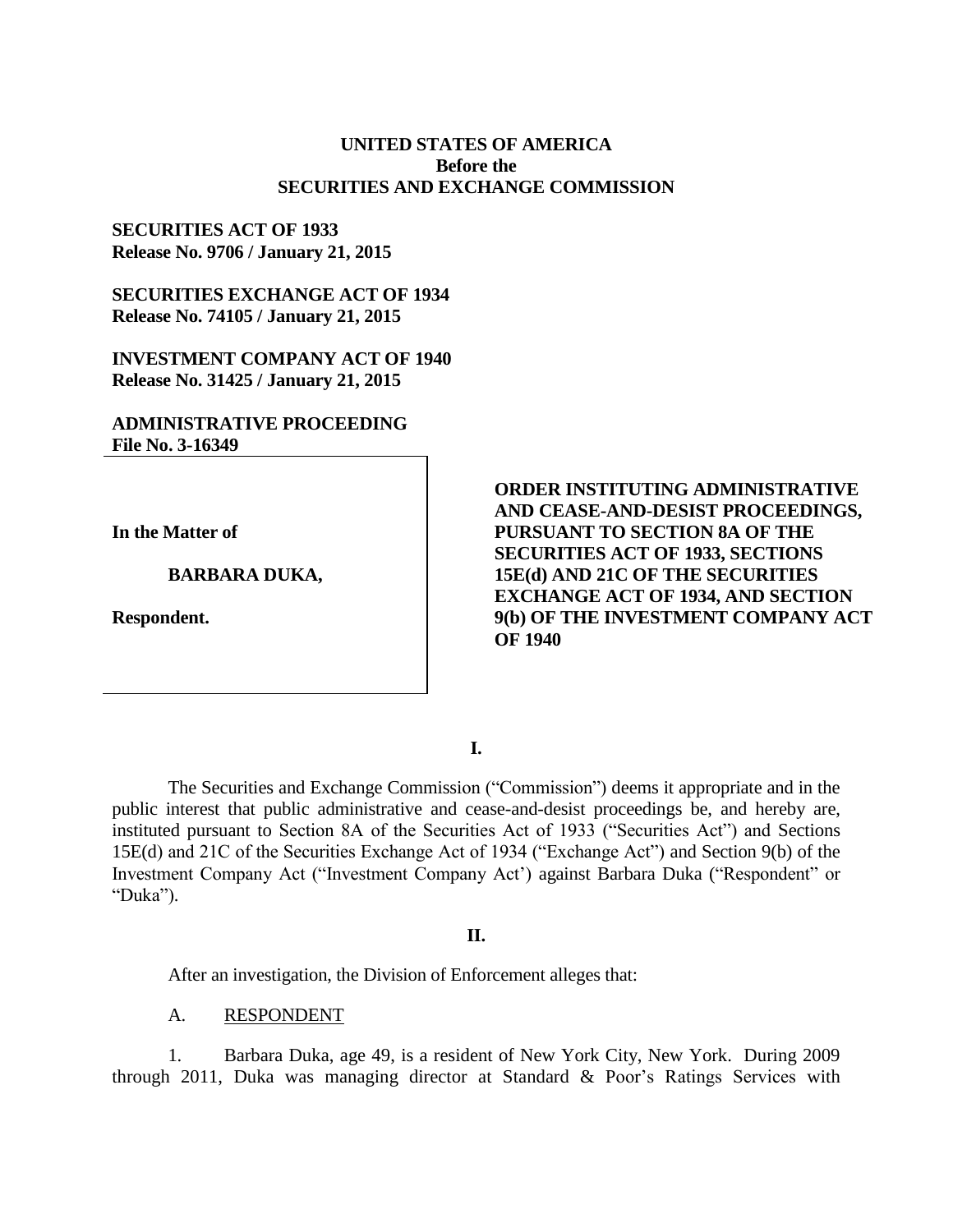responsibility for new issue ratings of Commercial Mortgage Backed Securities ("CMBS") and, after approximately early January 2011, surveillance ratings of CMBS.

# B. OTHER RELEVANT ENTITY

2. Standard & Poor's Ratings Services ("S&P") is a Nationally Recognized Statistical Rating Organization ("NRSRO") headquartered in New York City, New York. S&P is comprised of a separately identifiable business unit within Standard  $\&$  Poor's Financial Services LLC, a Delaware limited liability company wholly-owned by the McGraw-Hill Companies, Inc. ("McGraw-Hill"), and the credit ratings business housed within certain other wholly-owned subsidiaries of, or businesses continuing to operate as divisions of, McGraw-Hill.

# C. SUMMARY

3. These proceedings involve a scheme and fraudulent practice or course of business that led to false and misleading statements by S&P concerning its post-financial crisis methodology for rating conduit/fusion CMBS. The disclosures at issue concern S&P's calculation of the Debt Service Coverage Ratio ("DSCR"), a key quantitative metric used to rate CMBS transactions.

4. S&P used DSCRs to predict defaults of loans in CMBS pools and thereby determine appropriate levels of Credit Enhancement ("CE") for particular ratings. CE is a critical component of a credit rating; in general terms, ratings with higher levels of CE are more conservative and provide greater protection against loss to investors.

5. Duka led and was responsible for the actions of the analytical group within S&P that analyzed and assigned ratings to new issue CMBS transactions, and (after approximately early January 2011) that assigned surveillance ratings to outstanding CMBS bonds (the "CMBS Group"). In late 2010, S&P's CMBS Group, acting through and led by Duka, loosened its methodology for calculating DSCRs, resulting in CE requirements that were approximately 25% to 60% lower for bonds at each different level of the capital structure. This change to S&P's methodology was designed to make S&P's ratings more attractive to fee-paying CMBS issuers. Duka ordered the change because she perceived that S&P's criteria were too conservative and were causing S&P to lose rating assignments, thereby threatening both the profitability of the CMBS Group she led and her position within the firm.

6. S&P's CMBS Group, acting through and led by Duka, published eight CMBS Presale reports between February and July 2011 in which S&P failed to disclose its relaxed methodology for calculating DSCRs. The reports instead represented that S&P used a more conservative methodology for calculating DSCRs when rating the transactions. Market participants were therefore misled into believing that the ratings at issue were more conservative than they actually were.

7. S&P and Duka acted with scienter in connection with the false and misleading CMBS Presales, in that Duka and the CMBS Group knew that the Presales contained inaccurate data and intentionally or recklessly caused such inaccurate data to be published, and for other reasons discussed below.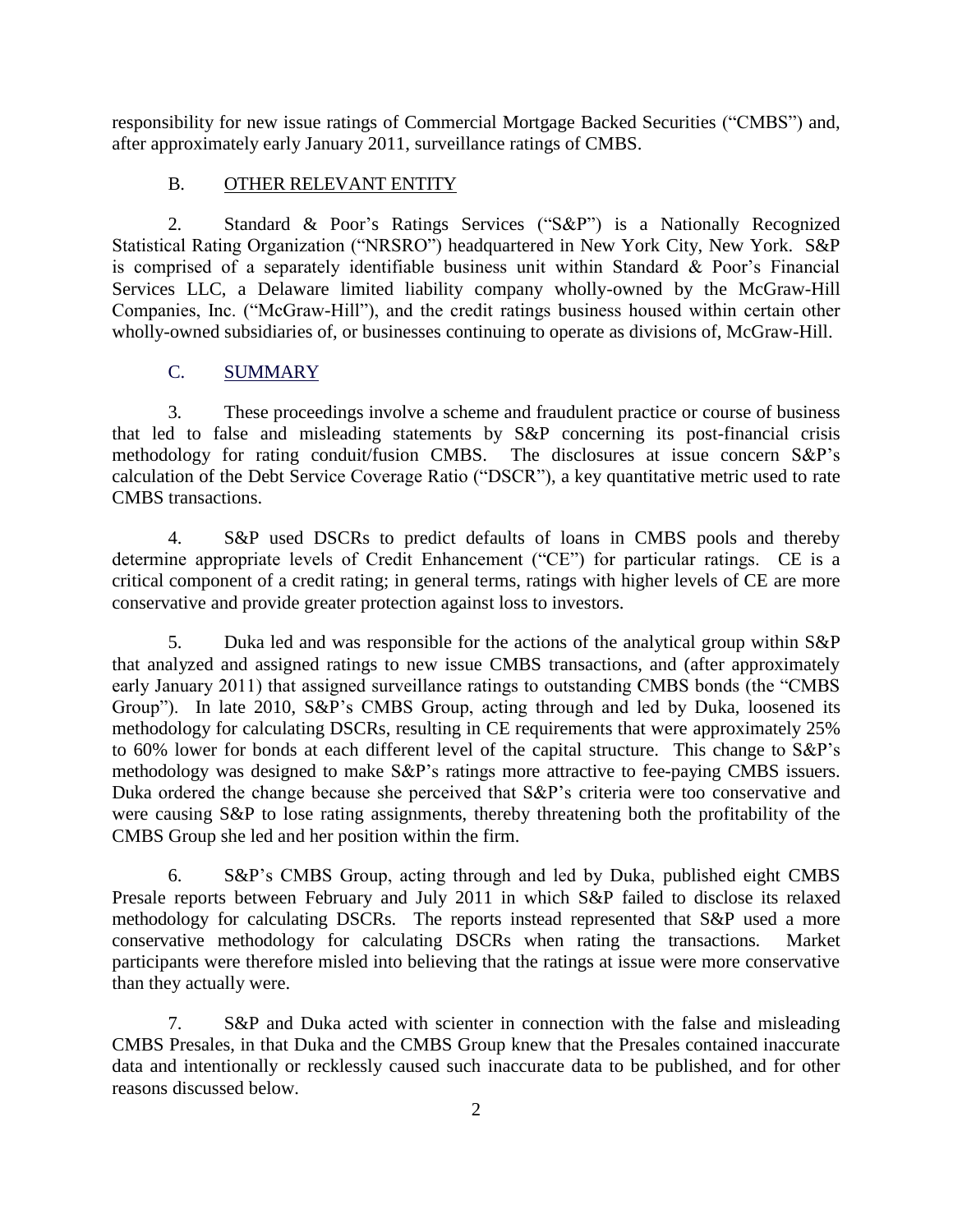8. S&P failed to follow its own established internal policies and procedures when the CMBS Group changed its method for calculating DSCRs and in connection with ratings that the CMBS Group assigned by using the undisclosed new methodology. Duka caused and aided and abetted such failures, among other things, by causing the CMBS Group to prepare internal documents that failed to describe the new methodology, contrary to the policies that governed such documents, and by changing the numerical model for CMBS ratings without adequately communicating those changes to the responsible persons within S&P's internal control structure.

#### D. S&P's CMBS RATINGS

9. Rating agencies' consistency and transparency are important to investors, including in the CMBS market. Without consistent application of rating methodology, ratings are not comparable from deal to deal. Similarly, without transparency, investors can neither assess the methodology employed by the rating agency nor the application of that methodology, and thus cannot determine what weight to accord the rating. S&P's Code of Conduct reflected these priorities by requiring S&P employees to consistently apply established criteria, avoid being influenced by non-criteria factors, such as business relationships with the issuers, and publish sufficient information about S&P's procedures and assumptions so that users of credit ratings could understand how S&P arrived at its ratings.

10. A conduit/fusion CMBS is a group of bonds, payment of which is backed by a pool of loans secured by commercial real estate. The bonds at the top of the capital structure receive priority in payment of principal and interest, while the bonds at the bottom experience losses first when obligors default on the underlying loans. Because of these differences, the bonds at the bottom of the capital structure receive the highest rate of return, while the bonds at the top receive the lowest rate of return. The bonds at the bottom of the structure thus provide a cushion against loss to the bonds at the top of the structure. This cushion is a key aspect of the CE applicable to each bond in a CMBS transaction.

11. During the time frame covered by this Order (2010 and 2011), fees for rating CMBS transactions were paid by the issuers. Issuers typically announced a potential CMBS transaction privately to most or all of the NRSROs that rate CMBS several months before the issuer anticipated selling the bonds. NRSROs typically responded to these announcements by undertaking initial analyses of the transaction and providing feedback to the issuers concerning how much CE they would require for each bond in the capital structure to be rated at particular levels. Typically, the issuer then retained two NRSROs to rate the transaction, usually choosing the agencies that proposed the lowest CE.

12. The CMBS Group led by Duka competed for and sometimes obtained CMBS rating assignments in 2010 and 2011. After being hired to rate a transaction, the CMBS Group spent approximately two months analyzing the loans and properties. The CMBS Group then gave final feedback to the issuer concerning recommended ratings for levels of the capital structure proposed by the issuer. The feedback included summary data concerning DSCRs and other key metrics.

13. After receiving final feedback, the issuer announced the transaction to the public. Shortly after the announcements, the CMBS Group publicly disseminated a Presale report setting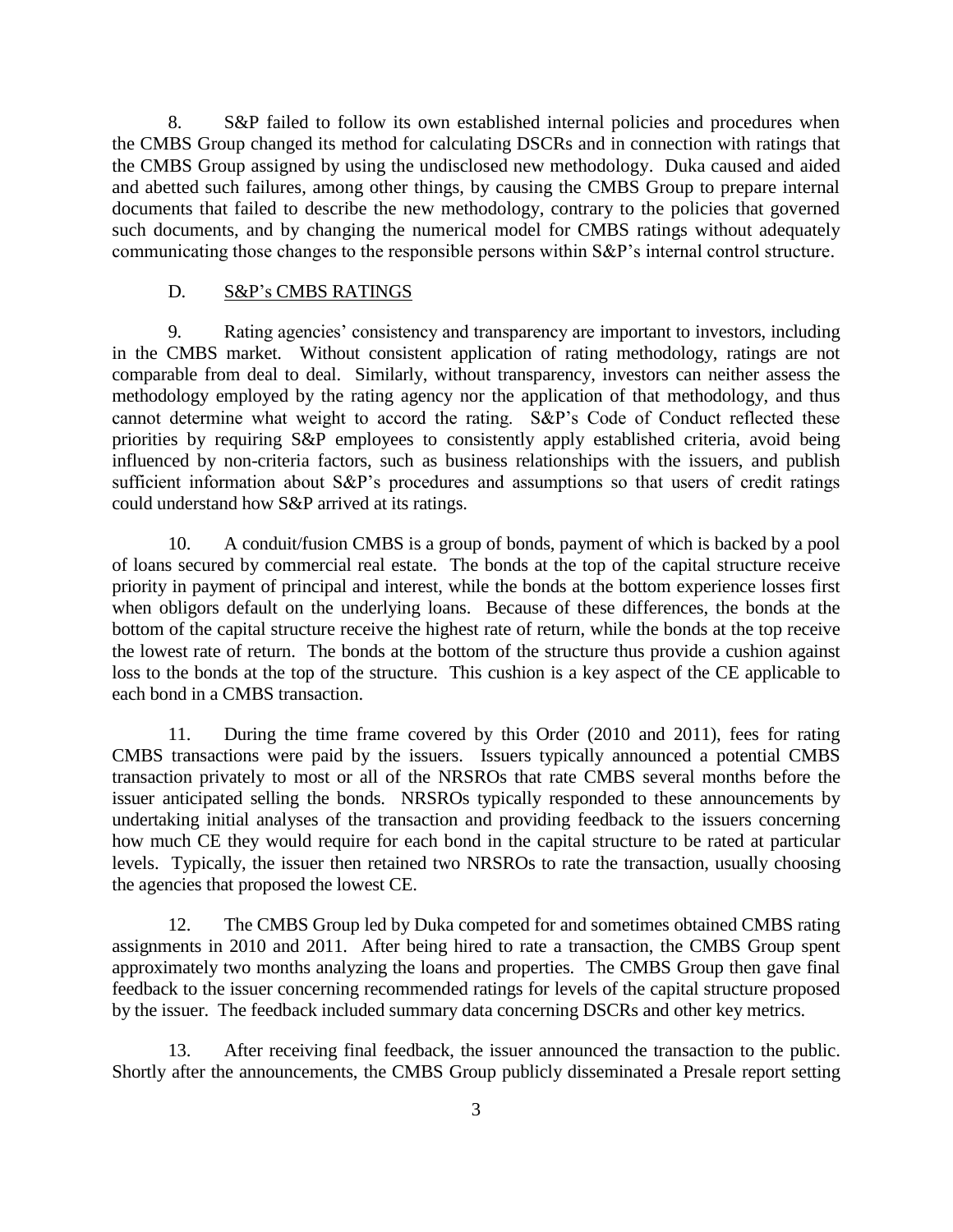forth S&P's preliminary recommended ratings and the detailed rationale for the ratings. Although these ratings were designated as preliminary, they were issued in the offer and sale and in connection with the purchase and sale of the CMBS bonds because issuers and investors used the Presales as part of the total mix of information available to analyze the transactions. Final ratings were not issued until after the closing of the transactions. Investors typically had approximately one week after the announcement of the proposed transaction to make their investment decisions.

14. Duka, as managing director of the CMBS Group, oversaw the entire process whereby the CMBS Group analyzed CMBS transactions, submitted feedback to issuers, made ratings determinations, prepared models and internal documents pertaining to such ratings, published reports and commentaries announcing ratings or other actions taken by the CMBS Group, and, in conjunction with S&P's criteria organization, decided and published matters regarding the criteria that S&P used to rate CMBS. As an experienced employee of S&P, Duka was thoroughly familiar with S&P's internal policies and procedures governing CMBS ratings, and in particular the requirement that the CMBS Group comply with published criteria when assigning ratings to transactions.

# E. S&P'S ESTABLISHED METHODOLOGY FOR RATING CMBS USING PUBLISHED CRITERIA CONSTANTS TO CALCUATE DEBT SERVICE COVERAGE RATIOS

15. On or about June 26, 2009, S&P published "U.S. CMBS Rating Methodology And Assumptions For Conduit/Fusion Pools" ("the Criteria Article"). The Criteria Article was intended to inform market participants, including investors, how S&P determined its ratings. Specifically, the Criteria Article explained how S&P calculated net cash flow, used DSCRs to estimate losses on loans in CMBS pools, and used those loss estimates to calculate the CE necessary for the various rating levels.

16. The DSCR is the annual net cash flow produced by an income-generating property, divided by the annual debt service payment required under the mortgage loans. DSCRs are usually expressed as a multiple, for example, 1.2x. DSCRs give a measure of a property's ability to cover debt service payments. Put another way, DSCRs show the cushion that is available to absorb a decline in net cash flow generated by a property during the term of the mortgage loan.

17. The CMBS Group calculated the denominator in the DSCR (the debt service) by multiplying the original principal amount of the loan by a "loan constant" reflecting an interest rate and an amortization schedule.

18. The Criteria Article's methodology is based on an "archetypical pool" of commercial real estate loans. The "archetypical pool" is described in a table identified as Table 1. Table 1 included loan constants by property type – Retail 8.25%, Office 8.25%, Multifamily 7.75%, Lodging 10.00% and Industrial 8.50%. The Criteria Article did not clearly state how S&P used the loan constants in Table 1 (the "criteria constants") in its analysis for CMBS ratings.

19. After publication of the Criteria Article, extensive internal discussions ensued concerning the loan constants that S&P would use to calculate debt service. Some personnel took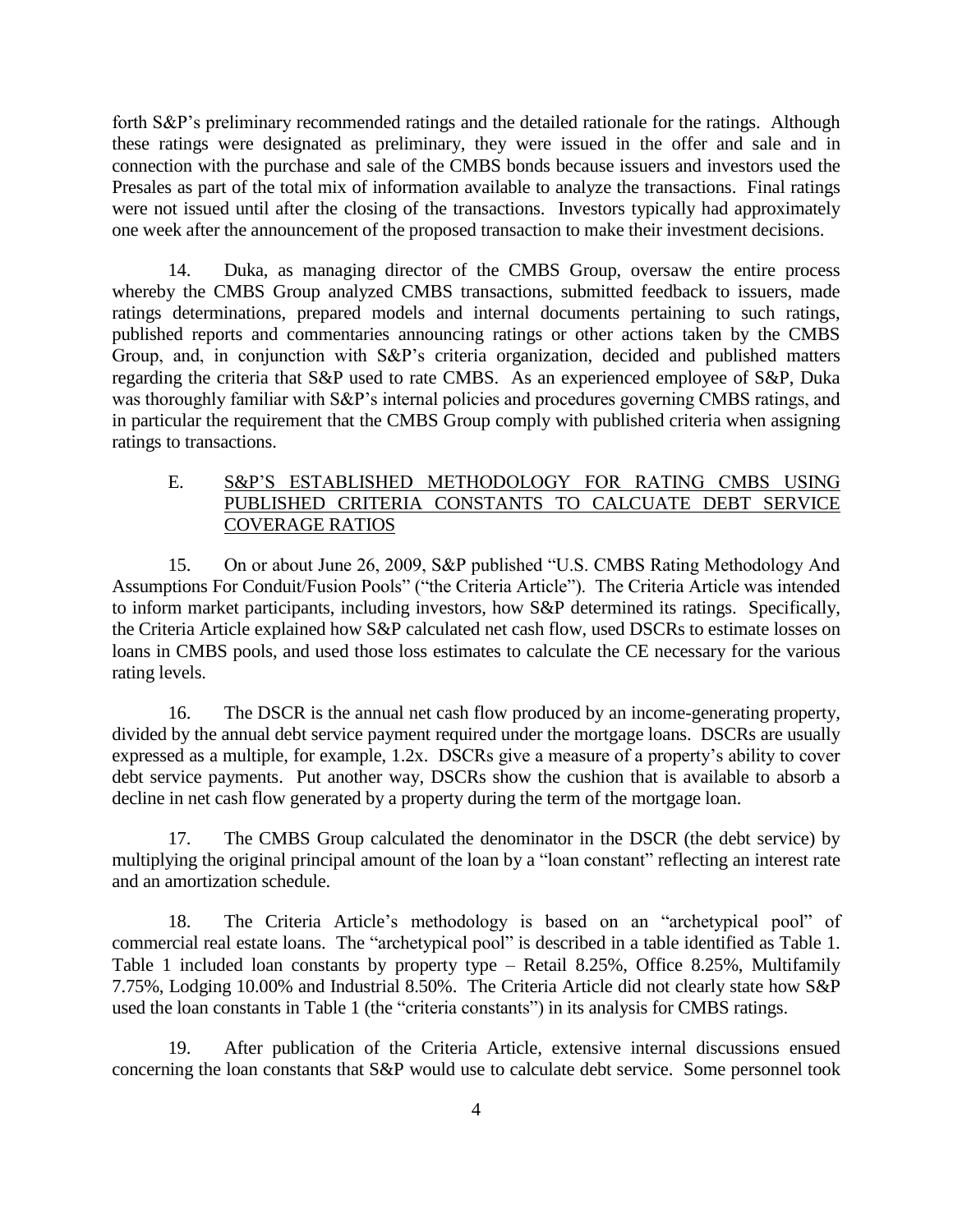the position that S&P should use the published criteria constants while others argued that S&P should use "actual constants" derived from the terms of the loans. On or about July 31, 2009, senior S&P management affirmed that the firm would use the criteria constants to calculate DSCRs. On or about March 10, 2010, the CMBS criteria committee further decided that S&P would use the actual constants if higher than the criteria constants to determine debt service payments. Duka was the lead CMBS Group member on the CMBS criteria committee and signed the written decision of the CMBS criteria committee. The March decision was a minor change to the prior practice because actual loan constants were rarely higher than the criteria constants. The CMBS Group, with Duka's knowledge and acquiescence, incorporated the methodology that resulted from these decisions into the model that it used to analyze CMBS transactions.

20. On or about June 22, 2010, S&P published a commentary on a CMBS transaction called JPMCC 2010-C1. S&P did not rate the transaction. The Commentary was prepared under Duka's guidance, identified Duka as the Analytical Manager for U.S. CMBS New Issuance, and listed persons supervised by Duka as Primary Credit Analysts. In the commentary, S&P included DSCRs based on actual loan constants, but then stated that the firm "typically evaluates a transaction's loan default probability using a stressed DSC based on . . . a stressed loan constant. For JPMCC 2010-C1, the pool's weighted average stressed debt constant would equal approximately 8.33%, based primarily on the retail and office exposure, for which our constant is 8.25%." S&P closed the commentary with a direct comparison of the JPMCC 2010-C1 pool to the archetypical pool. In that comparison S&P stated that the pool's DSCR was based upon "stressed constants." Through these statements, S&P informed the public that it used the criteria constants to calculate DSCRs in its analysis of CMBS transactions.

21. On or about September 24, 2010, S&P published a Presale for a CMBS transaction called JPMCC 2010-C2. Duka supervised the preparation and publication of the Presale. The Presale set forth preliminary ratings for the transaction and detailed S&P's analysis that led to its ratings. It began with a summary overview that highlighted the pool-wide DSCR, and the subsequent analysis contained approximately 45 DSCR representations. In addition to the poolwide DSCR, the Presale presented DSCRs for stratified portions of the pool and for individual loans. In each case, the DSCR was calculated based upon the criteria constants.

22. As a result of its internal actions described above, including decisions and model implementation, the published commentary on JPMCC 2010-C1, and the published Presale for JPMCC 2010-C2, S&P established that it based its calculation of DSCRs on the criteria constants. Duka, by virtue of her active participation in the relevant decisions and ratings activity, was fully aware of this fact.

# F. DUKA'S DECISION TO RELAX S&P'S METHODOLOGY IN ORDER TO ATTRACT MORE BUSINESS

23. Prior to the financial crisis, S&P held a dominant share of the market for rating CMBS. The financial crisis essentially halted the new issuance CMBS market. When issuers started marketing CMBS transactions again in 2010, S&P's market share did not rebound to its pre-crisis level. Instead, S&P was losing market share to other NRSROs, a fact that members of the CMBS Group believed was caused by the conservatism of the firm's criteria.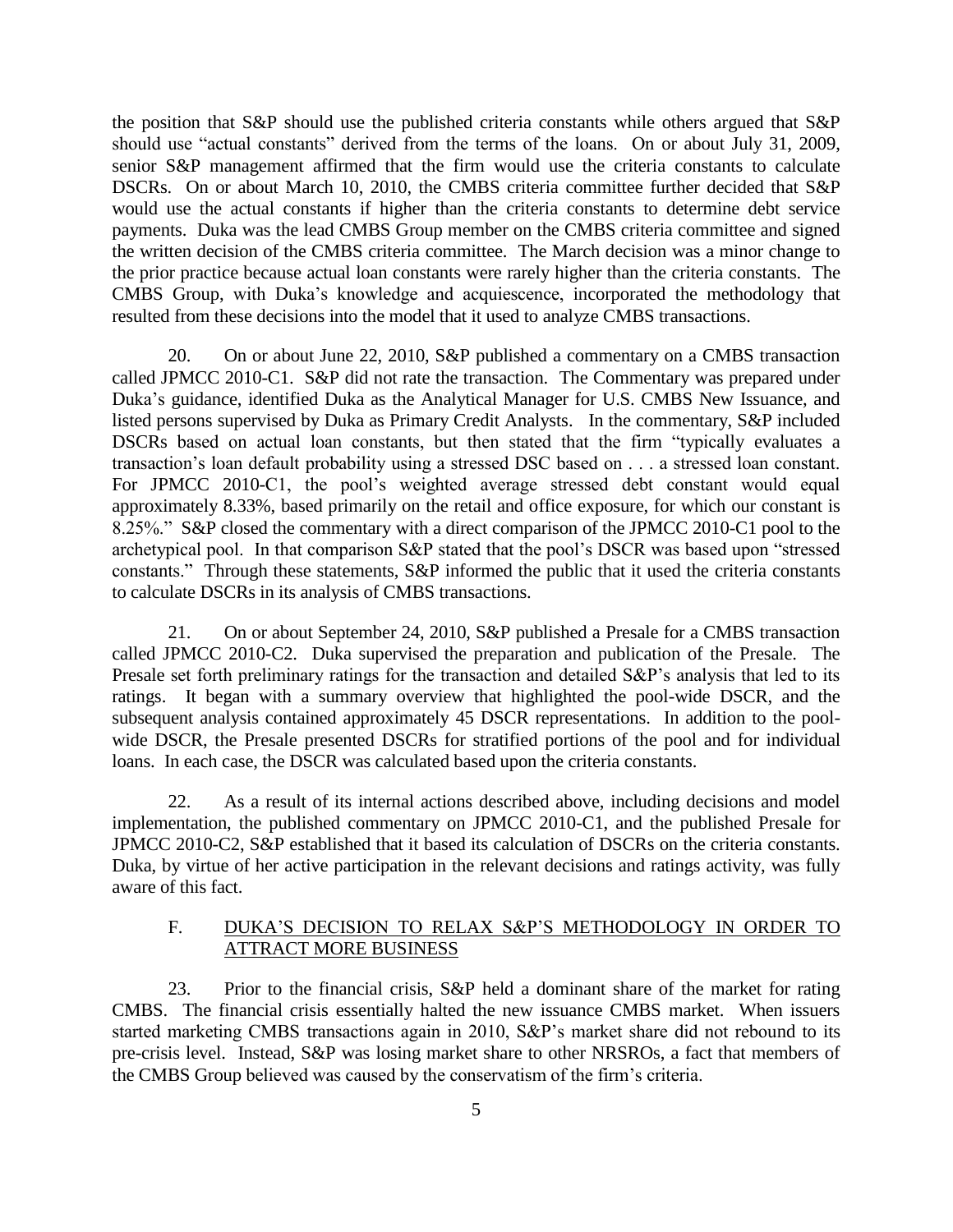24. Duka was aware of and concerned about S&P's low market share and blamed it in part on her perception that S&P's CMBS criteria were producing CE levels that were too high for S&P to get rating assignments from CMBS issuers. In an email dated October 11, 2010, Duka wrote that "we looked at and lost [a CMBS new issue] because our feedback was much more conservative than the other rating agencies." In an email dated November 11, 2010, Duka wrote that S&P's "more conservative criteria . . . could impact the business" and were among the "key challenges" facing the CMBS Group. In a December 2010 activity report to S&P management, Duka noted that S&P had lost a different CMBS new issue assignment due to criteria and again noted that "our criteria has historically been somewhat more conservative than the other agencies."

25. Duka's concerns about S&P's conservative criteria culminated in mid-December 2010. At the time, S&P's Model Quality Review group ("MQR") had just produced a draft report concerning the CMBS model. The purpose of the MQR review was to determine whether the model was an appropriate computer implementation of the S&P criteria. The model MQR reviewed used the methodology based on the criteria constants, as determined by the CMBS criteria committee.

26. Duka and several other persons within the CMBS Group circulated emails within the Group concerning how to respond to the draft report. They asserted that they were basing their DSCRs on the criteria constants, which had been "vetted in a criteria committee." Nevertheless, Duka wrote that a member of the CMBS Group was "starting to convince me that we should rethink this, as it doe[s] not have the intended result."

27. At that time, S&P had an internal procedure, called the Criteria Process Guidelines, that was specifically designed to respond to situations where analytical practice groups perceived weaknesses in S&P's criteria. The Guidelines created a five-step process of initiation, research, approval, dissemination, and review so that such issues could be resolved in a rigorous and welldocumented fashion. The Guidelines were a key part of S&P's internal controls because they were intended to ensure that criteria were developed with the active input and approval of independent criteria experts, and not solely by practice groups such as the CMBS Group, which were viewed as susceptible to commercial influence.

28. Rather than seeking a rigorous and comprehensive review through the criteria process as to why S&P's CMBS criteria were too conservative, Duka and her CMBS Group devised a scheme to rapidly and materially decrease CE levels with a simple change to their numerical model. In or around mid-December 2010, the CMBS Group materially changed their methodology. While the model previously calculated the DSCR for each loan by using the higher of the actual loan constant or the criteria constant, the new model calculated the DSCR for each loan by using the higher of the actual loan constant or the *average* of the actual loan constant and the criteria constant.

29. Personnel within S&P described the average constants as "blended constants." Blended constants were in all cases *lower* than the criteria constants. The use of blended constants resulted in lower annual debt service calculations and, therefore, higher DSCRs, which led the model to estimate fewer anticipated defaults as well as lower losses from defaults. This resulted in CE requirements that were approximately 25% to 60% lower than they would have been had the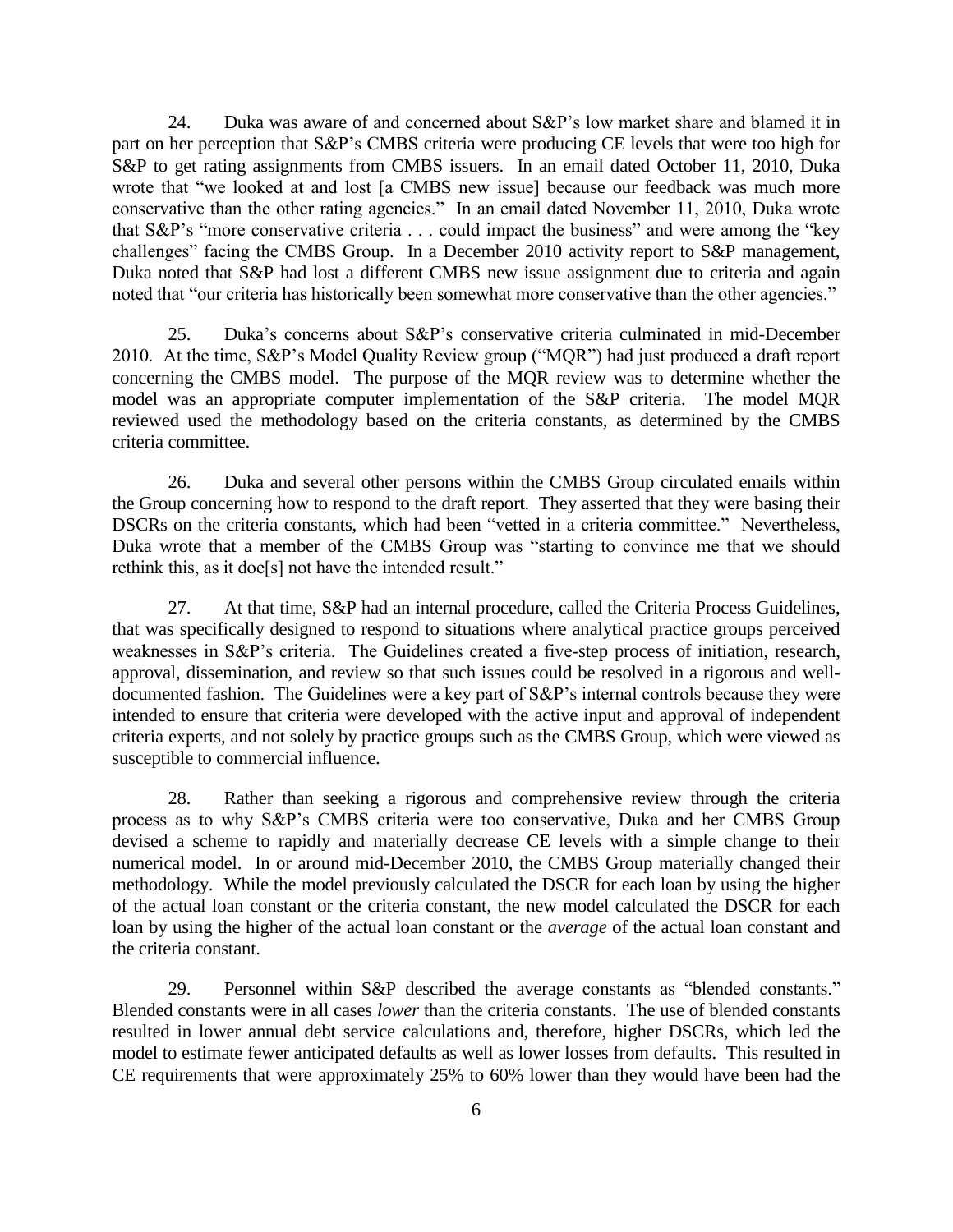CMBS Group used the criteria constants to compute DSCRs. As a result, the CMBS Group had a ratings methodology that would produce more attractive CE levels to fee-paying issuers.

30. Duka failed to adequately follow the Criteria Process Guidelines. Instead, Duka's effort to apply the criteria process was at best minimal and informal, and violated the standard of care applicable to a person in Duka's position. At S&P's holiday party, she and one or two other members of the CMBS Group approached the new CMBS criteria officer, who had just joined S&P earlier on the same day, and pushed him to agree to use blended constants. When he demurred, Duka approached the chief of S&P's structured finance criteria organization with the same request early the next morning. After a brief meeting, Duka unilaterally concluded that she had obtained his approval for use of the blended constants, but she made no record of the meeting or this decision. Moreover, approval from the structured finance criteria chief, even if given, would not have satisfied the requirements of the Criteria Process Guidelines. A reasonable person in Duka's position would have documented her actions concerning the change in methodology and would have made a reasonable effort to follow S&P's policies and procedures concerning criteria changes.

31. The structured finance criteria chief denies that he gave any approval to Duka for the CMBS Group to broadly use blended constants. He and Duka, however, both agree that he instructed Duka to document the methodology that the CMBS Group used for calculating DSCRs, and any changes to that methodology, in public and internal documents, including Presales and RAMPs discussed below. Duka has admitted receiving that instruction from the structure finance criteria chief.

# G. DUKA'S FALSE AND MISLEADING STATEMENTS TO INVESTORS, AND INTERNALLY, CONCERNING RATINGS USING THE RELAXED DSCR METHODOLOGY

32. During the first half of 2011, the CMBS Group experienced a surge in ratings engagements. S&P used its blended constant methodology to rate the following six conduit/fusion CMBS transactions: MSC 2011-C1, FREMF 2011-K701, JPMCC 2011-C3, FREMF 2011-K11, FREMF 2011-K13 and JPMCC 2011-C4. Issuers paid S&P approximately \$7 million to rate these six transactions.

33. For each transaction, the CMBS Group published a Presale. Each Presale set forth the recommended S&P ratings for the various bonds in the CMBS capital structure, which were based on the CE that the structure provided to each level. The text of the Presale then began with a paragraph entitled "Rationale," which was in essence an executive summary of the document. The Rationales for each of the six rated transactions explicitly stated S&P's DSCR for the pool based on the criteria constants, implying that those DSCRs formed the analytical basis for the assigned ratings. The Rationale did not disclose that S&P in fact had based its recommended CE on a far less conservative analysis that was based on blended constants.

34. The placement of the DSCRs and constants in this executive summary reflects the importance of DSCRs in the analysis of CMBS bonds. But the deceptive nature of the Presales did not stop there. The Presales continued with over 40 more representations of DSCRs calculated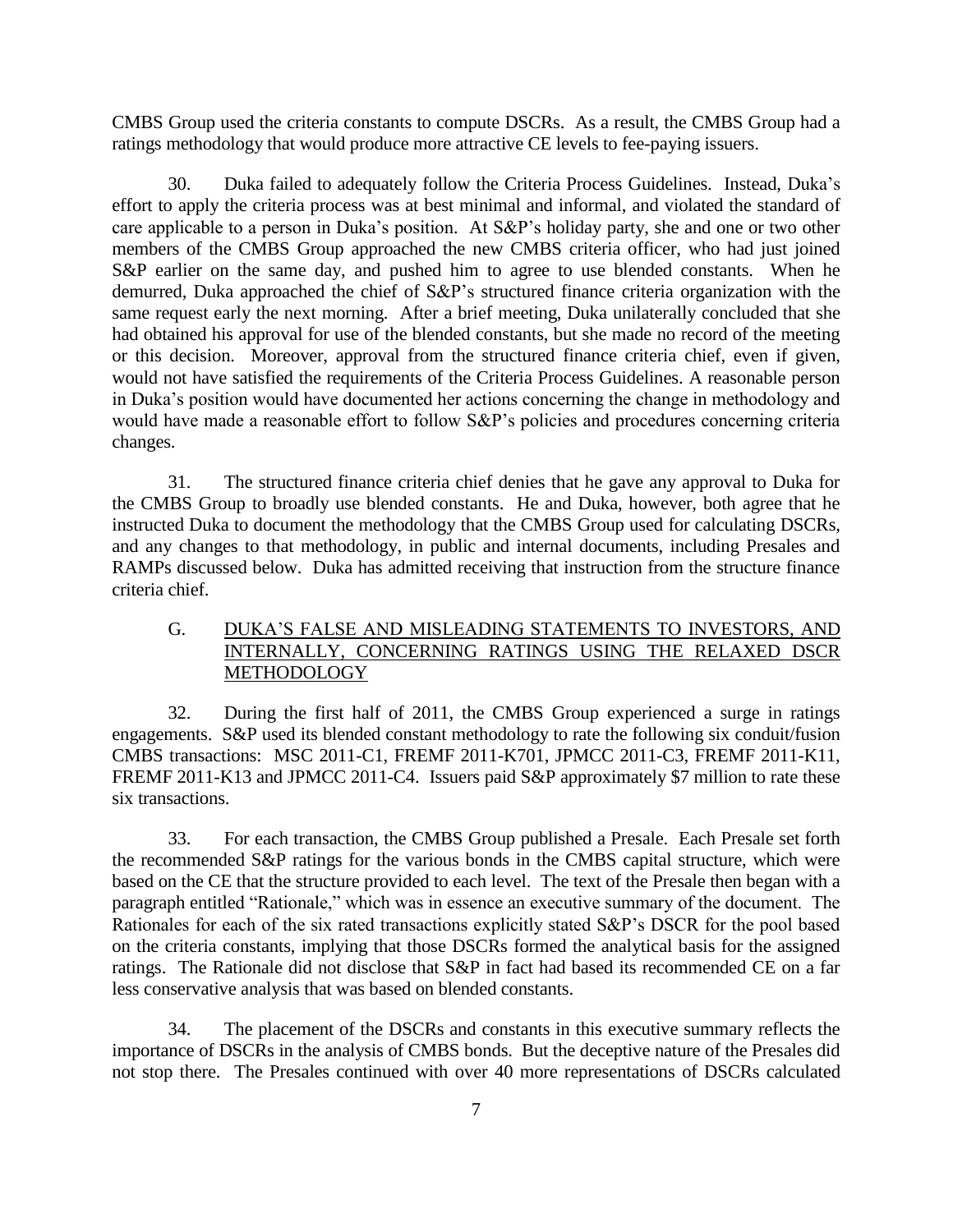using the criteria constants. These representations included DSCRs for the entire pool, stratified portions of the pool, and individual loans. Some Presales also included DSCRs calculated from actual loan constants, but none of the Presales included any DSCRs calculated from the blended constants that S&P actually used to rate the transactions.

35. Had S&P actually used the DSCRs derived from the criteria constants, as set forth in the Presales, it would have required materially higher amounts of CE in the six rated transactions. For the AAA bonds, which were by far the largest part of the transactions, CE was lowered between approximately 500 and 750 basis points by using DSCRs derived from blended constants. For the BBB bonds, CE was lowered by approximately 250 to 300 basis points by using DSCRs derived from the blended constants.

36. The inclusion of data in the Presales based on criteria constants did not result from error, mistake, or negligence. Since the CMBS Group did not use the data that it published in the Presales, the CMBS Group had no analytical reason to calculate it. In order to calculate such data, the CMBS Group needed to enter the models, know where the blended loan constants appeared in the formulas, change those formulas to reflect the criteria constants, re-run the models with the criteria constants, and copy the resulting data into the Presales. These acts were all done intentionally.

37. Before publishing the Presales, Duka engaged in a conversation with her chief subordinate concerning whether to disclose anything about the relaxed criteria in the Presales. They decided to add the following sentence to a section in the middle of each Presale that described the conduit/fusion methodology: "[i]n determining a loan's DSCR, Standard & Poor's will consider both the loan's actual debt constant and a stressed constant based on property type as further detailed in our conduit/fusion criteria." This sentence did not inform investors that S&P had changed its methodology to use blended constants. It was instead consistent with S&P's established methodology that considered both the actual constant and the criteria constant, and then chose the higher of the two. Duka's subordinate, in sworn testimony, stated that the sentence was "written to be vague . . . based upon her instruction."

38. Duka also used vague language internally in responding to the MQR review of the CMBS model, which was not concluded until June 2011. MQR focused part of its review on the loan constants, and explicitly requested that Duka certify that she was "comfortable with the assumption that loan constants used to derive debt service are appropriate to estimate the debt service amount." In response, Duka stated that "we consider both the constants in [Criteria Table 1] and the actual constants," and that "New Issuance would use the actual (if higher) but look at both if the actual constant is lower than the [Criteria Table 1 constant]." This language suggested that Duka's group engaged in some sort of analysis when deciding upon which constant to use, when in fact Duka had decided to simply use a 50/50 blended constant for all loans in all pools.

39. Significantly, even though Duka's CMBS Group changed the model in the midst of the MQR review, Duka never showed the new model to MQR. Instead, Duka knowingly allowed MQR to perform its important internal control function with a model that was outdated and applied criteria that the CMBS Group had rejected. Duka's frustration of the MQR process violated the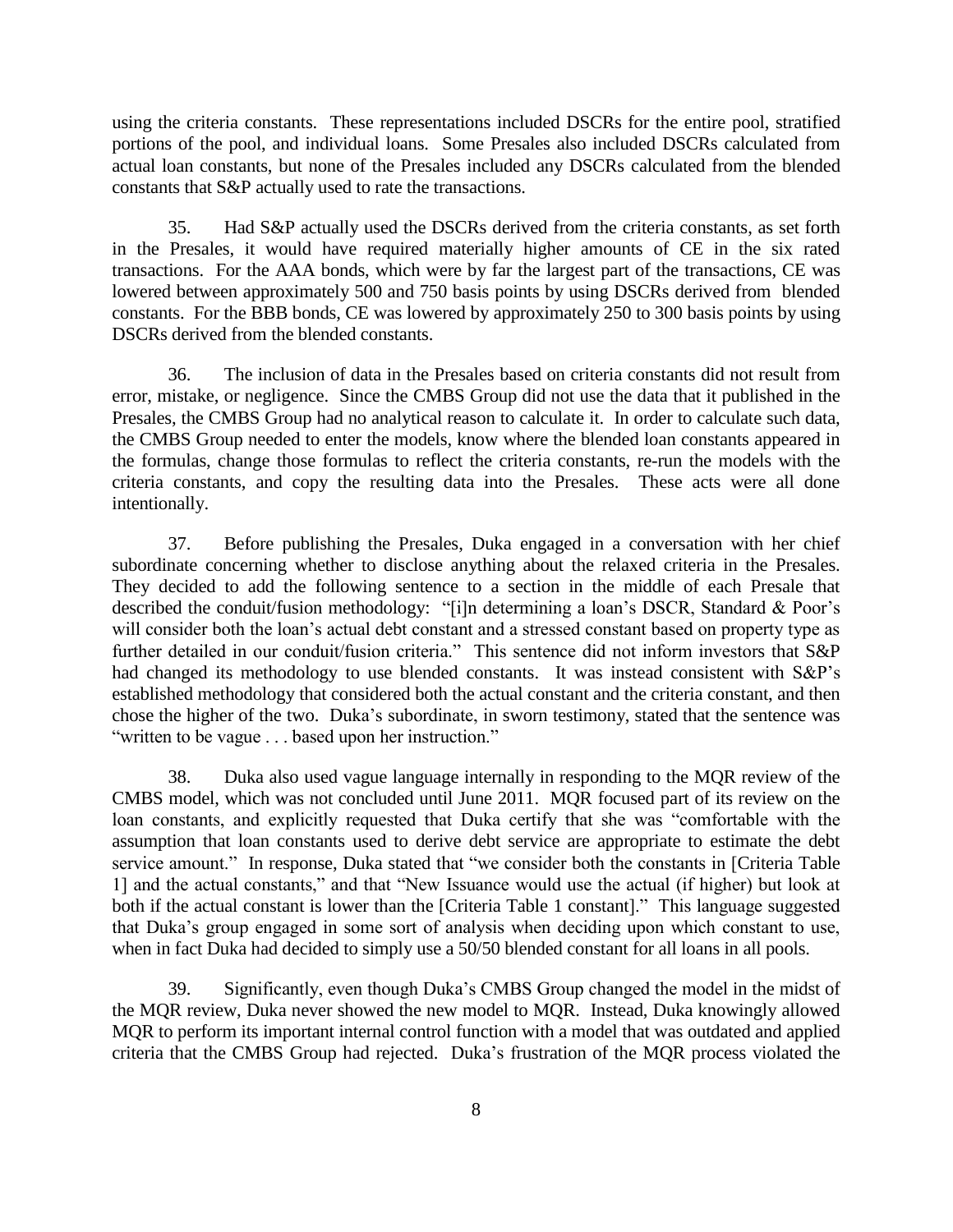standard of care for a person in Duka's position and aided and abetted and caused failures of S&P's internal controls.

40. On at least four of the 2011 transactions, while S&P reported DSCRs based on the criteria constants to the public, the CMBS Group reported the DSCRs they actually used, based on the blended constants, to the issuers who paid S&P. Thus, the CMBS Group knew that the DSCRs they actually used were important to assessing the ratings, but still did not provide them to investors who used their ratings.

41. Duka also caused the CMBS Group to misrepresent the calculation of DSCRs in internal documents known as Rating Analysis and Methodology Profiles ("RAMPs"). According to S&P's RAMP Guidelines, "The RAMP's objective is to explain the rating recommendation to voting committee members [who approved the proposed rating] through application of criteria. The RAMP captures the key drivers of the issue being rated, the relevant facets of analysis, the pertinent information being considered, and the underlying criteria and applicable assumptions ...." S&P's Model Use Guidelines described various matters pertaining to models that must be documented in RAMPs, including key assumptions used in models and modifications to models.

42. As noted above, Duka met briefly with S&P's chief structured finance criteria officer in December before starting to use blended constants. As further noted above, Duka agreed that she and her CMBS Group would disclose the methodology used to calculate DSCRs, and any changes to that methodology, in the RAMPs. Instead, the RAMPs for each of the six transactions listed above disclosed DSCRs calculated using the criteria constants, when in fact S&P rated the transactions using blended constants. The RAMPs did not describe the use of blended constants, the data derived from blended constants, or the fact that the models were modified to apply blended constants. Thus, Duka violated the standard of care set forth in S&P's policies and procedures and documentation requirements, and aided and abetted and caused failures of S&P's internal controls and failures by S&P to comply with requirements to make and retain books and records.

43. In July 2011, S&P published Presales with preliminary ratings for two additional CMBS transactions called GSMS 2011-GC4 and FREMF 2011-K14. As for the previous six transactions, the Presales contained multiple DSCRs calculated based on the criteria constants. They also included DSCRs calculated from actual loan constants, but did not provide any DSCRs derived from the blended constants S&P actually used for the preliminary ratings. As a result, these Presales also made numerous false and misleading statements about the amount of stress that S&P placed on the loans in the pools when assigning its ratings. The RAMPs for these transactions similarly provided data based on the criteria constants, and to some extent actual constants, but not blended constants. Duka's continuing failure to meet the standard of care set forth in S&P's policies and procedures concerning RAMPs aided and abetted and caused failures of S&P's internal controls and failures by S&P to comply with requirements to make and retain books and records.

44. The day before S&P published the Presale for GSMS 2011-GC4, one of the rating analysts on the transaction asked Duka's chief subordinate whether "BD [Duka] wants us to report DSC based on the blend as well as the stressed [criteria] constant?" The chief subordinate replied,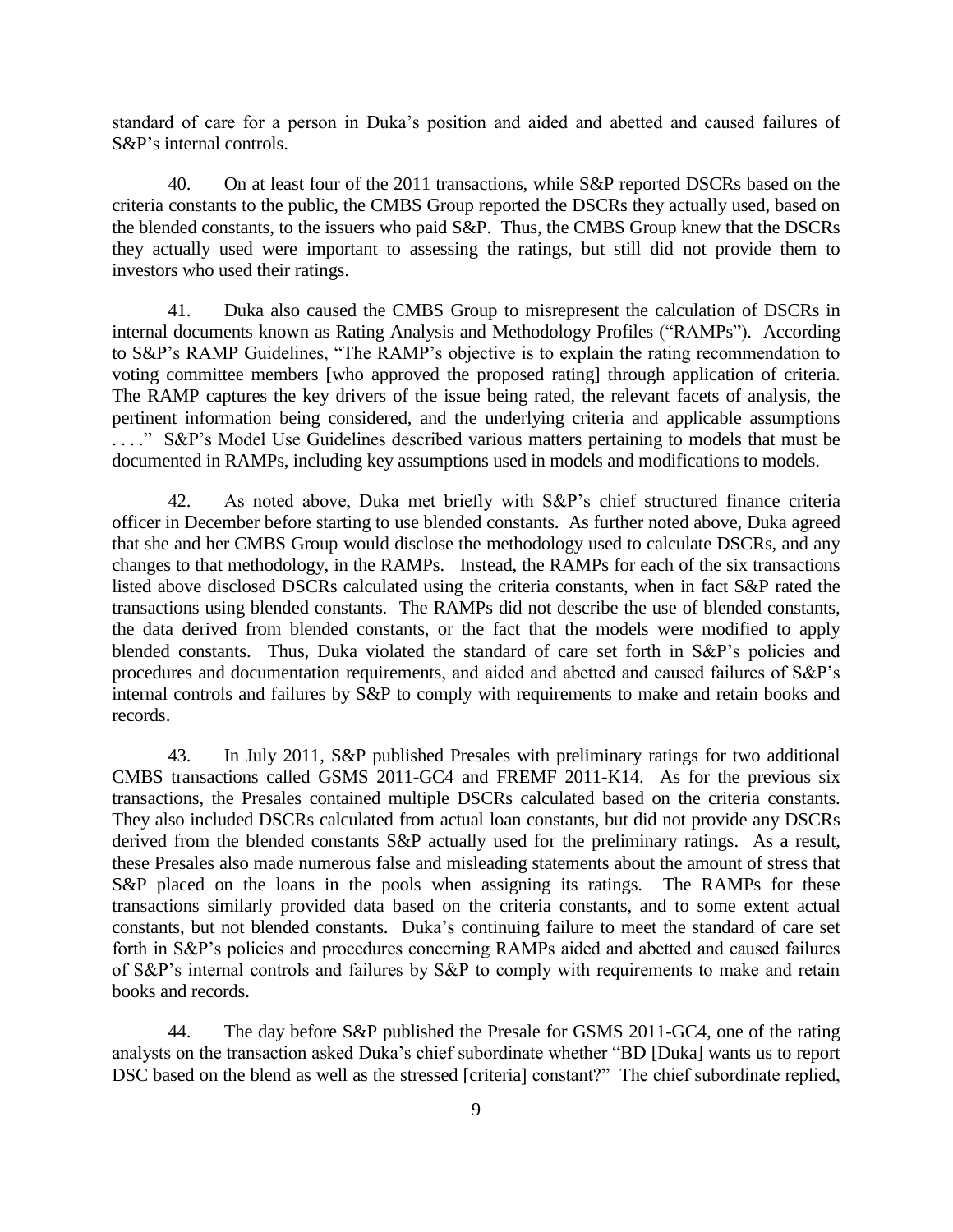"I spoke with her and she wants to show both the dsc using stressed constant and the dsc using actual constant." Thus, Duka explicitly decided not to disclose DSCRs using blended constants – the data that the analyst actually used to calculate the ratings.

45. Several potential investors questioned the low level of CE for the AAA bonds in the GSMS 2011 GC-4 transaction. S&P gave a preliminary AAA rating to bonds with 14.5% CE. Using the DSCRs described in the Presale, which calculated DSCRs based on the criteria constants, S&P's model would have required approximately 20% CE for the AAA bond.

46. In light of the investor questions, S&P's senior management reviewed S&P's ratings and discovered the use of blended constants. S&P then withdrew its preliminary ratings for the two transactions. As a result, these transactions did not close on schedule, even though, at least with regards to the GSMS 2011-GC4 transaction the issuer and investors had entered into contracts for purchase and sale. S&P's decision to withdraw the ratings occurred over a series of internal meetings. Several persons who attended those meetings reported that Duka admitted that the decision not to disclose blended constants in the Presales was intentional.

47. On May 24, 2012, S&P's Compliance Department issued a memorandum regarding a Targeted Post Event Review of the GSMS 2011-GC4 transaction. The Compliance Department found that Duka violated the S&P Ratings Services Codes of Conduct in eight separate instances and the Model Quality Review Guidelines in one instance. Because Duka had resigned and left S&P on March 5, 2012, the Compliance Department did not recommend any remedial action against her.

48. S&P and Duka thus intentionally, knowingly or recklessly made and caused to be made false and misleading statements to investors concerning the DSCRs used and the amount of stress S&P applied in ratings or preliminary ratings, or both, for the eight transactions, and Duka violated the standard of care for a person in her position. S&P and Duka further intentionally, knowingly or recklessly engaged in a scheme and practice or course of business that operated as a fraud or deceit on investors.

#### H. VIOLATIONS

49. As a result of the conduct described above, Duka willfully violated Section 17(a) of the Securities Act, Section 10(b) of the Exchange Act and Rule 10b-5 thereunder, which prohibits fraudulent conduct in the offer and sale of securities and in connection with the purchase or sale of securities.

50. In the alternative, as a result of the conduct described above, Duka willfully aided and abetted and caused S&P's violations of Section 17(a) of the Securities Act, Section 10(b) of the Exchange Act and Rule 10b-5 thereunder.

51. As a result of the conduct described above, Duka willfully aided and abetted and caused S&P's violations of Section 15 $E(c)(3)$  of the Exchange Act, which requires NRSROs to establish, maintain, enforce, and document an effective internal control structure governing the implementation of and adherence to policies, procedures, and methodologies for determining credit ratings.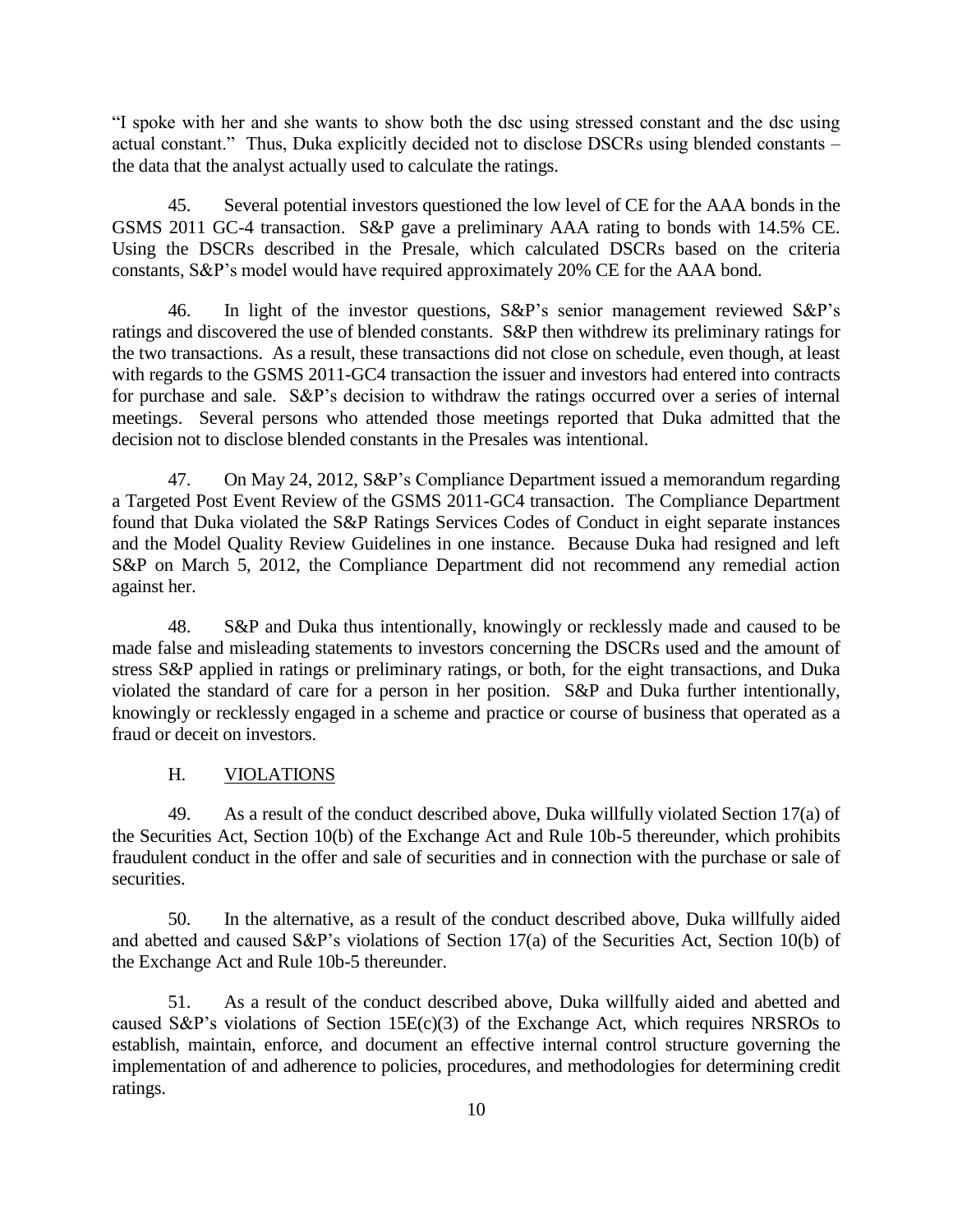52. As a result of the conduct described above, Duka willfully aided and abetted and caused S&P's violations of Rule 17g-6(a)(2) under the Exchange Act, which prohibits NRSROs from issuing, or offering or threatening to issue, a credit rating that is not determined in accordance with the NRSRO's established procedures and methodologies for determining credit ratings, based on whether the rated person purchases or will purchase the credit rating.

53. As a result of the conduct described above, Duka willfully aided and abetted and caused S&P's violations of Rules  $17g-2(a)(2)(iii)$  and  $17g-2(a)(6)$  under the Exchange Act, which require NRSROs to make and retain complete and current records of the rationale for any material difference between the credit rating implied by a model and the final credit rating issued and of the established procedures and methodologies used by the NRSRO to determine credit ratings.

#### **III.**

In view of the allegations made by the Division of Enforcement, the Commission deems it necessary and appropriate in the public interest that public administrative and cease-and-desist proceedings be instituted to determine:

A. Whether the allegations set forth in Section II hereof are true and, in connection therewith, to afford Respondent Duka an opportunity to establish any defenses to such allegations;

B. What, if any, remedial action is appropriate in the public interest against Respondent Duka pursuant to Section 15E(d) of the Exchange Act and Section 9(b) of the Investment Company Act of 1940;

C. Whether, pursuant to Section 8A of the Securities Act and Section 21C of the Exchange Act, Respondent Duka should be ordered to cease and desist from committing or causing or aiding and abetting violations of and any future violations of Section 17(a) of the Securities Act, Section 10(b) of the Exchange Act and Rule 10b-5 thereunder, Section 15E(c)(3) of the Exchange Act, and Exchange Act Rules 17g-6(a)(2), 17g-2(a)(2)(iii), and 17g-2(a)(6), whether Respondent Duka should be ordered to pay a civil penalty pursuant to Section  $8A(g)$  of the Securities Act and Section 21B(a) of the Exchange Act, and whether Respondent Duka should be ordered to pay disgorgement pursuant to Section 8A(e) of the Securities Act and Sections 21B(e) and 21C(e) of the Exchange Act.

#### **IV.**

IT IS ORDERED that a public hearing for the purpose of taking evidence on the questions set forth in Section III hereof shall be convened not earlier than 30 days and not later than 60 days from service of this Order at a time and place to be fixed, and before an Administrative Law Judge to be designated by further order as provided by Rule 110 of the Commission's Rules of Practice, 17 C.F.R. § 201.110.

IT IS FURTHER ORDERED that Respondent shall file an Answer to the allegations contained in this Order within twenty (20) days after service of this Order, as provided by Rule 220 of the Commission's Rules of Practice, 17 C.F.R. § 201.220.